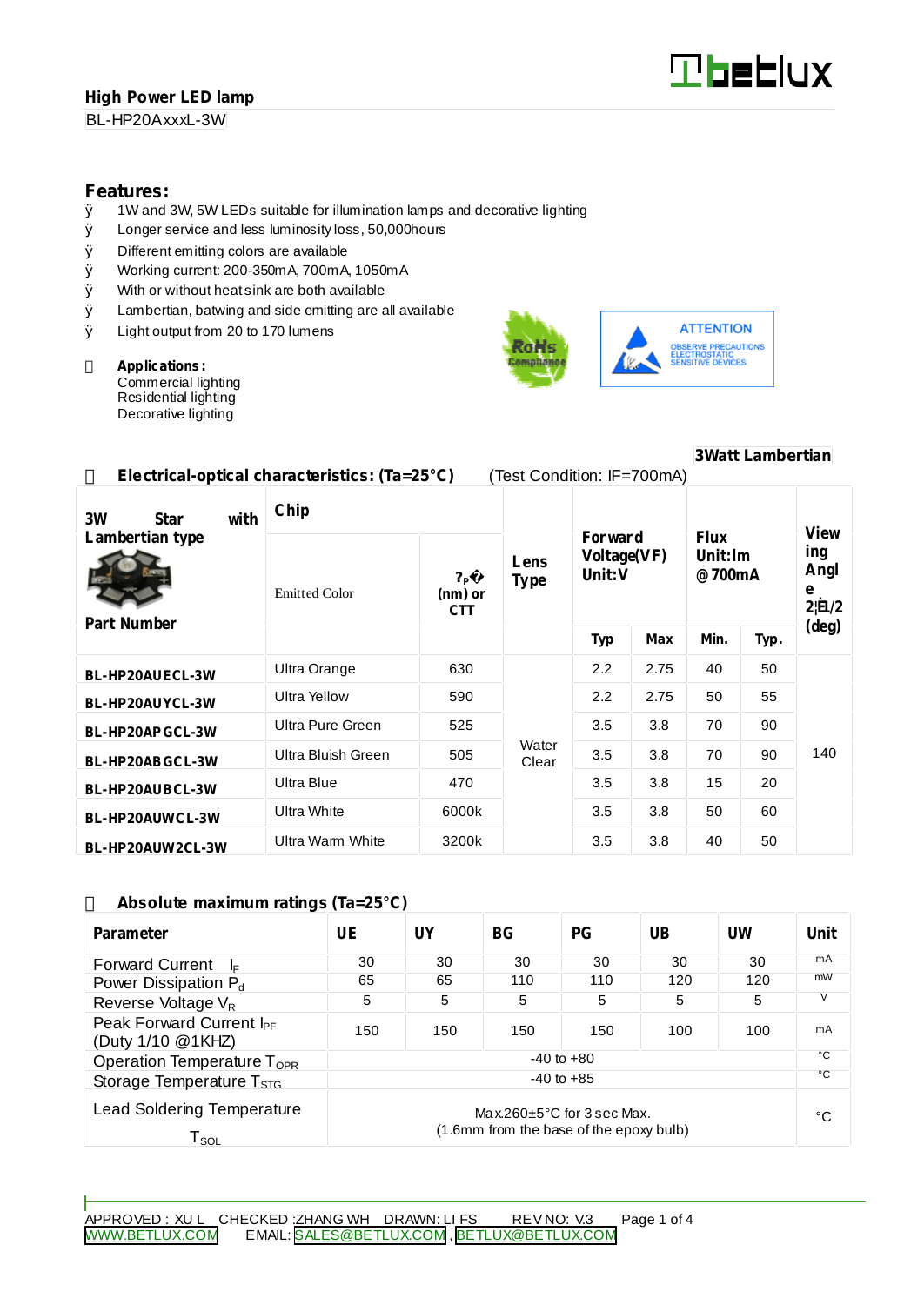

# **Package configuration & Internal circuit diagram**



Notes:

- 1. All dimensions are in millimeters (inches)
- 2. Tolerance is 0.25(0.01")unless otherwise noted.
- 3. Specifications are subject to change without notice.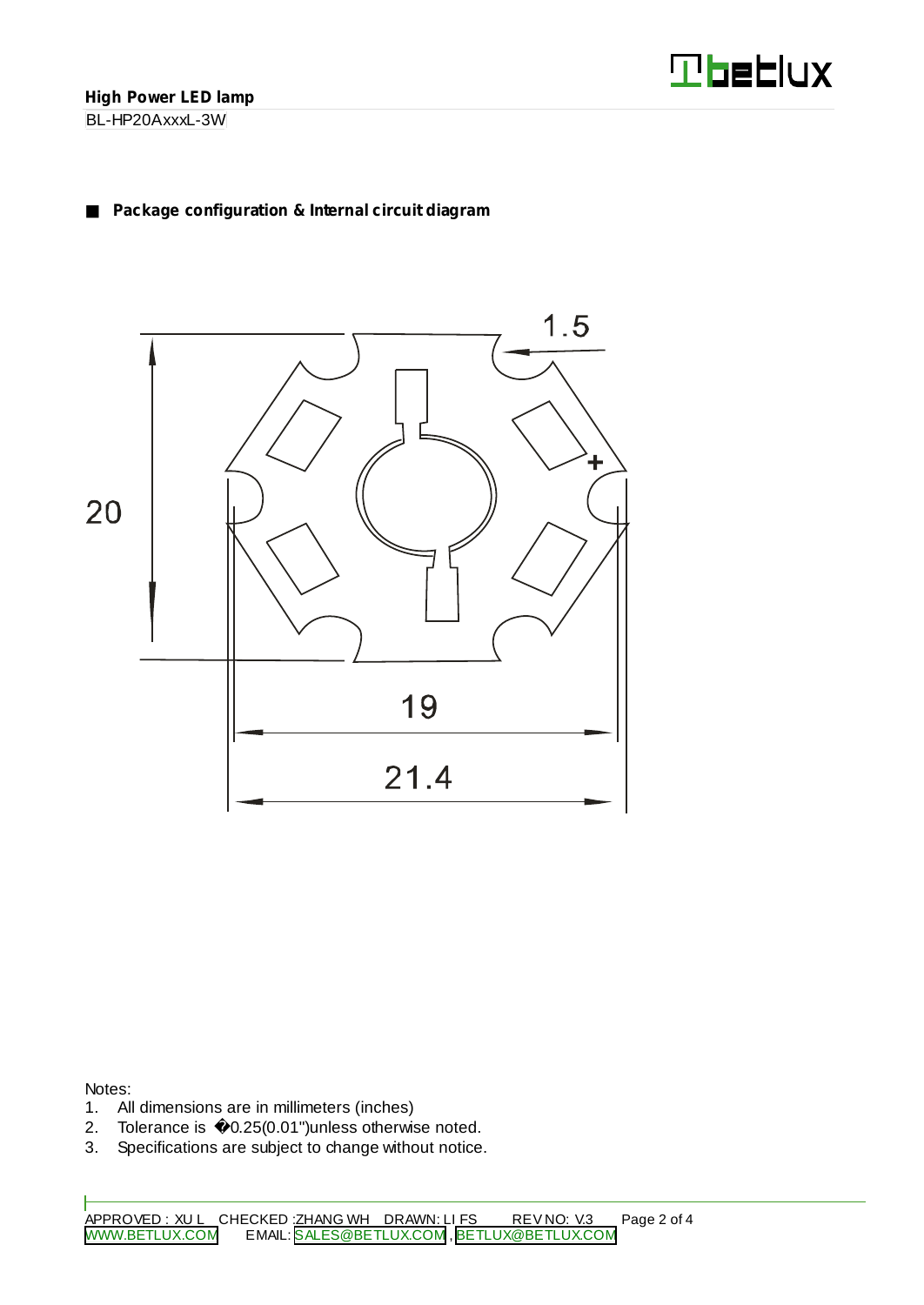### **High Power LED lamp**

BL-HP20AxxxL-3W

**Typical electrical-optical characteristics curves:**



- (1) GaAsP/GaAs 655nm/Red
- (2) GaP 570nm/Yellow Green
- (3) GaAsP/GaP 585nm/Yellow
- (4) GaAsp/GaP 635nm/Orange & Hi-Eff Red
- (5) GaP 700nm/Bright Red
- (6) GaAlAs/GaAs 660nm/Super Red
- (8) GaAsP/GaP 610nm/Super Red
- (9) GaAlAs 880nm
- (10) GaAs/GaAs & GaAlAs/GaAs 940nm
- (A) GaN/SiC 430nm/Blue
- (B) InGaN/SiC 470nm/Blue
- (C) InGaN/SiC 505nm/Ultra Green
- (D) InGaAl/SiC 525nm/Ultra Green



FORWARD VOLTAGE (Vf) FORWARD CURRENT VS. FORWARD VOLTAGE



RELATIVE LUMINOUS INTENSITY VS. FORWARD CURRENT FORWARD CURRENT (mA)



AMBIENT TEMPERATURE Ta( ) FORWARD CURRENTVS. AMBIENT TEMPERATURE



NOTE:25 free air temperature unless otherwise specified